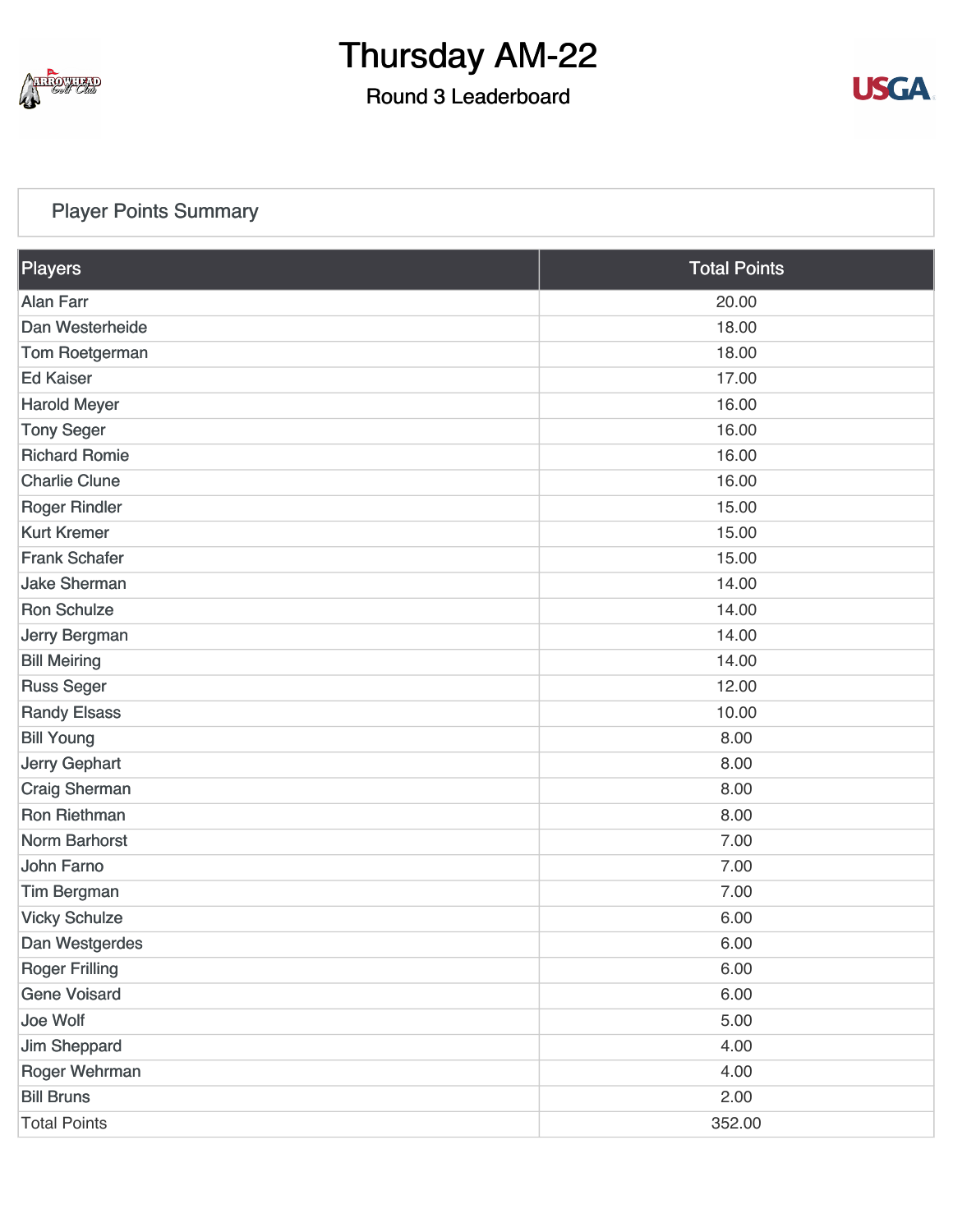

### Round 3 Leaderboard



#### [Team Points Summary](https://static.golfgenius.com/v2tournaments/team_points?league_id=8234394788888061414&round_id=8404776548736968066)

| Teams                       | <b>Total Points</b> |
|-----------------------------|---------------------|
| Tom-Rog                     | 33.00               |
| F & E                       | 30.00               |
| Frank - Jake                | 29.00               |
| <b>Lake Rats</b>            | 25.00               |
| Ron-Ed                      | 25.00               |
| <b>Bill &amp; Harold</b>    | 24.00               |
| <b>Covid Kings</b>          | 24.00               |
| <b>Car Quest</b>            | 22.00               |
| <b>Romie Sporting Goods</b> | 22.00               |
| <b>Packer Backers</b>       | 20.00               |
| Ron & Vicky                 | 20.00               |
| <b>Gilbert Station</b>      | 19.00               |
| Joe & Jerry                 | 19.00               |
| Newport Jets                | 15.00               |
| <b>Buff &amp; Nuff</b>      | 14.00               |
| Ab-Normal                   | 11.00               |
| <b>Total Points</b>         | 352.00              |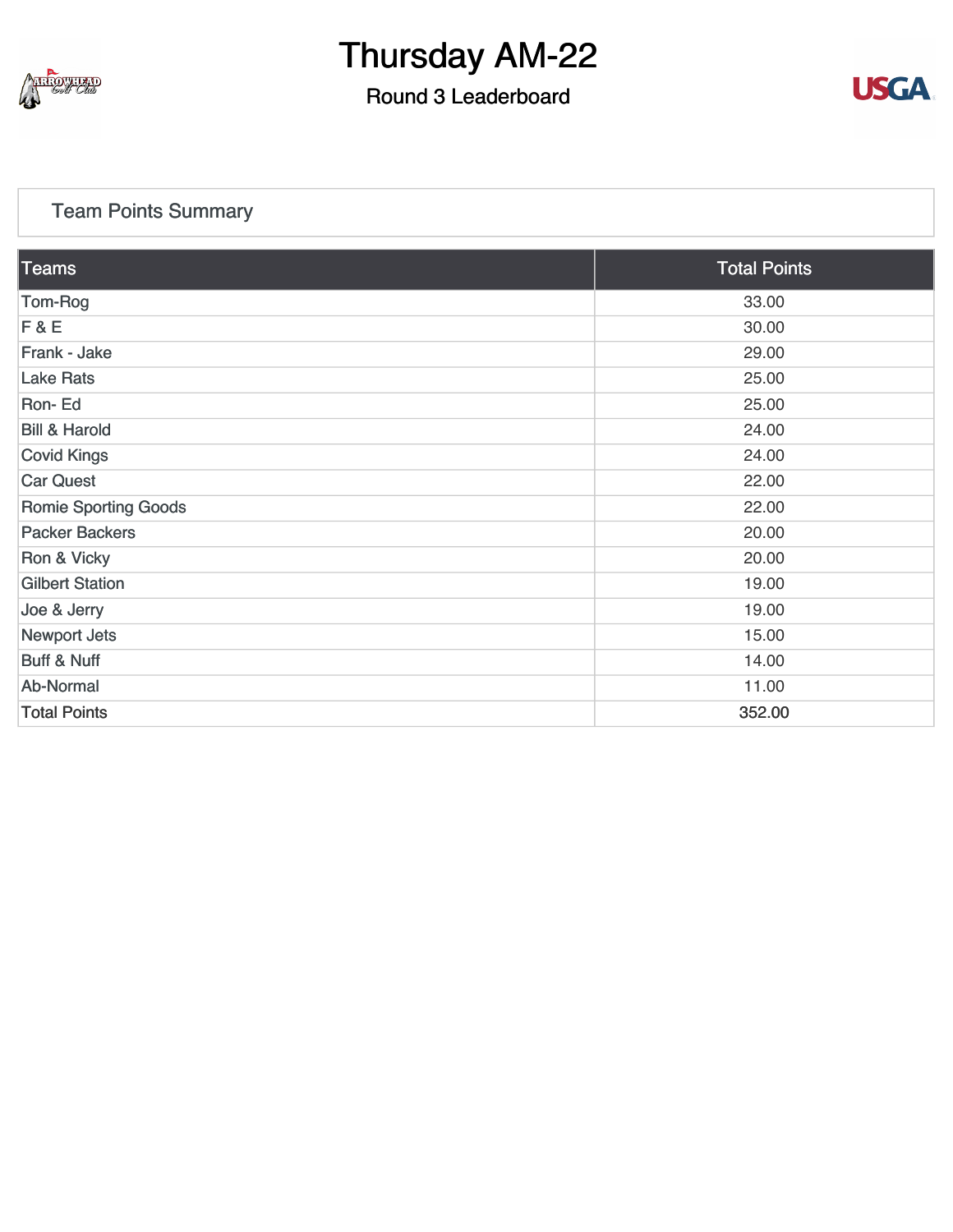

### Round 3 Leaderboard



## [League Play - Thursday AM](https://static.golfgenius.com/v2tournaments/8404787880504862000?called_from=&round_index=3)

| <b>Points</b>                         | Player                                  | Match   | Player                                      | <b>Points</b> |  |  |
|---------------------------------------|-----------------------------------------|---------|---------------------------------------------|---------------|--|--|
| 15.00                                 | Frank - Jake (Frank Schafer)            | 3 & 1   | Newport Jets (Tim Bergman)                  | 7.00          |  |  |
| 14.00                                 | Frank - Jake (Jake Sherman)             | 1 up    | Newport Jets (Jerry Gephart)                | 8.00          |  |  |
| 4.00                                  | <b>Gilbert Station (Jim Sheppard)</b>   | 4 & 3   | Lake Rats (Dan Westerheide)                 |               |  |  |
| 15.00                                 | <b>Gilbert Station (Kurt Kremer)</b>    | 281     | Lake Rats (John Farno)                      | 7.00          |  |  |
| 4.00                                  | Ab-Normal (Roger Wehrman)               | 3 & 2   | Tom-Rog (Tom Roetgerman)                    | 18.00         |  |  |
| 7.00                                  | Ab-Normal (Norm Barhorst)               | 2 up    | <b>Tom-Rog (Roger Rindler)</b>              | 15.00         |  |  |
| 8.00                                  | Bill & Harold (Bill Young)              | 2 & 1   | Ron & Vicky (Ron Schulze)                   | 14.00         |  |  |
| 16.00                                 | <b>Bill &amp; Harold (Harold Meyer)</b> | 2 & 1   | Ron & Vicky (Vicky Schulze)                 | 6.00          |  |  |
| 5.00                                  | Joe & Jerry (Joe Wolf)                  | 4 & 2   | Ron- Ed (Ed Kaiser)                         | 17.00         |  |  |
| 14.00                                 | Joe & Jerry (Jerry Bergman)             | 2 & 1   | Ron-Ed (Ron Riethman)                       | 8.00          |  |  |
| 16.00                                 | <b>Car Quest (Charlie Clune)</b>        | $3 & 2$ | Romie Sporting Goods (Roger Frilling)       | 6.00          |  |  |
| 6.00                                  | Car Quest (Dan Westgerdes)              | 3 & 1   | <b>Romie Sporting Goods (Richard Romie)</b> | 16.00         |  |  |
| 8.00                                  | <b>Covid Kings (Craig Sherman)</b>      | 281     | <b>Packer Backers (Bill Meiring)</b>        | 14.00         |  |  |
| 16.00                                 | <b>Covid Kings (Tony Seger)</b>         | 2 & 1   | Packer Backers (Gene Voisard)               | 6.00          |  |  |
| 20.00                                 | F & E (Alan Farr)                       | 4 & 3   | Buff & Nuff (Bill Bruns)                    | 2.00          |  |  |
| 10.00                                 | F & E (Randy Elsass)                    | 281     | <b>Buff &amp; Nuff (Russ Seger)</b>         | 12.00         |  |  |
| <b>Total Points Allocated: 352.00</b> |                                         |         |                                             |               |  |  |